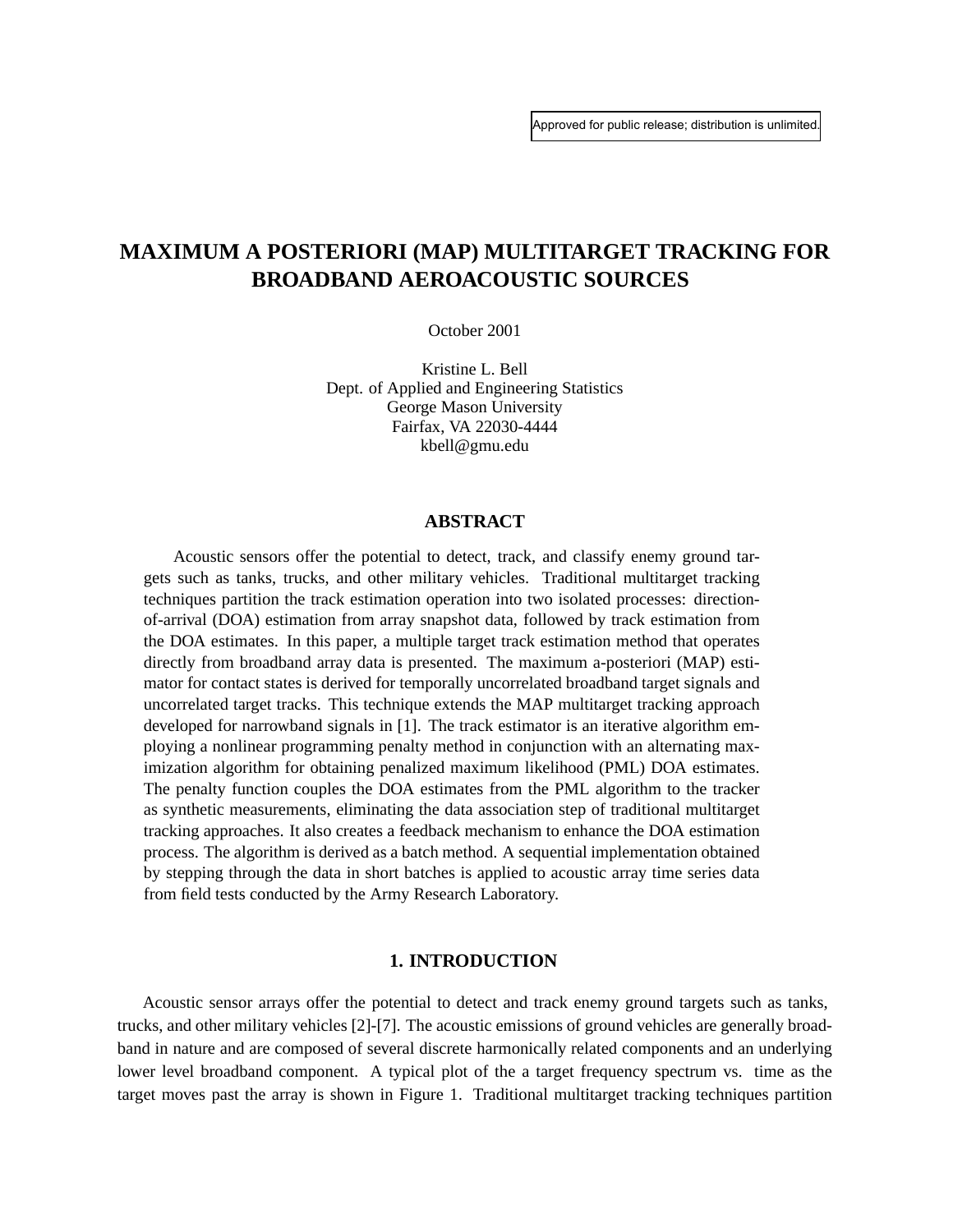| <b>Report Documentation Page</b>                                                                                                                                                                                                                                                                                                                                                |                           |                                                    |
|---------------------------------------------------------------------------------------------------------------------------------------------------------------------------------------------------------------------------------------------------------------------------------------------------------------------------------------------------------------------------------|---------------------------|----------------------------------------------------|
| <b>Report Date</b><br>00 Oct 2001                                                                                                                                                                                                                                                                                                                                               | <b>Report Type</b><br>N/A | Dates Covered (from to)                            |
| <b>Title and Subtitle</b><br>Maximum A Posteriori (MAP) Multitarget Tracking for<br><b>Broadband Aeroacoustic Sources</b>                                                                                                                                                                                                                                                       |                           | <b>Contract Number</b>                             |
|                                                                                                                                                                                                                                                                                                                                                                                 |                           | <b>Grant Number</b>                                |
|                                                                                                                                                                                                                                                                                                                                                                                 |                           | <b>Program Element Number</b>                      |
| Author(s)                                                                                                                                                                                                                                                                                                                                                                       |                           | <b>Project Number</b>                              |
|                                                                                                                                                                                                                                                                                                                                                                                 |                           | <b>Task Number</b>                                 |
|                                                                                                                                                                                                                                                                                                                                                                                 |                           | <b>Work Unit Number</b>                            |
| Performing Organization Name(s) and Address(es)<br>George Mason University Kristine L. Bell Dept. of Applied and<br>Engineering Statistics Fairfax, VA 22030-4444                                                                                                                                                                                                               |                           | <b>Performing Organization Report Number</b>       |
| <b>Sponsoring/Monitoring Agency Name(s) and Address(es)</b><br>Department of the Army, CECOM RDEC Night Vision &                                                                                                                                                                                                                                                                |                           | <b>Sponsor/Monitor's Acronym(s)</b>                |
| Electronic Sensors Directorate AMSEL-RD-NV-D 10221<br>Burbeck Road Ft. Belvoir, VA 22060-5806                                                                                                                                                                                                                                                                                   |                           | <b>Sponsor/Monitor's Report Number(s)</b>          |
| <b>Distribution/Availability Statement</b><br>Approved for public release, distribution unlimited                                                                                                                                                                                                                                                                               |                           |                                                    |
| <b>Supplementary Notes</b><br>See also ADM201471, Papers from the Meeting of the MSS Specialty Group on Battlefield Acoustic and Seismic<br>Sensing, Magnetic and Electric Field Sensors (2001) Held in Applied Physics Lab, Johns Hopkins Univ, Laurel, MD on<br>24-26 Oct 2001. Volume 2 (Also includes 1999 and 2000 Meetings), The original document contains color images. |                           |                                                    |
| <b>Abstract</b>                                                                                                                                                                                                                                                                                                                                                                 |                           |                                                    |
| <b>Subject Terms</b>                                                                                                                                                                                                                                                                                                                                                            |                           |                                                    |
| <b>Report Classification</b><br>unclassified                                                                                                                                                                                                                                                                                                                                    |                           | <b>Classification of this page</b><br>unclassified |
| <b>Classification of Abstract</b><br>unclassified                                                                                                                                                                                                                                                                                                                               |                           | <b>Limitation of Abstract</b><br>UU                |
| <b>Number of Pages</b><br>15                                                                                                                                                                                                                                                                                                                                                    |                           |                                                    |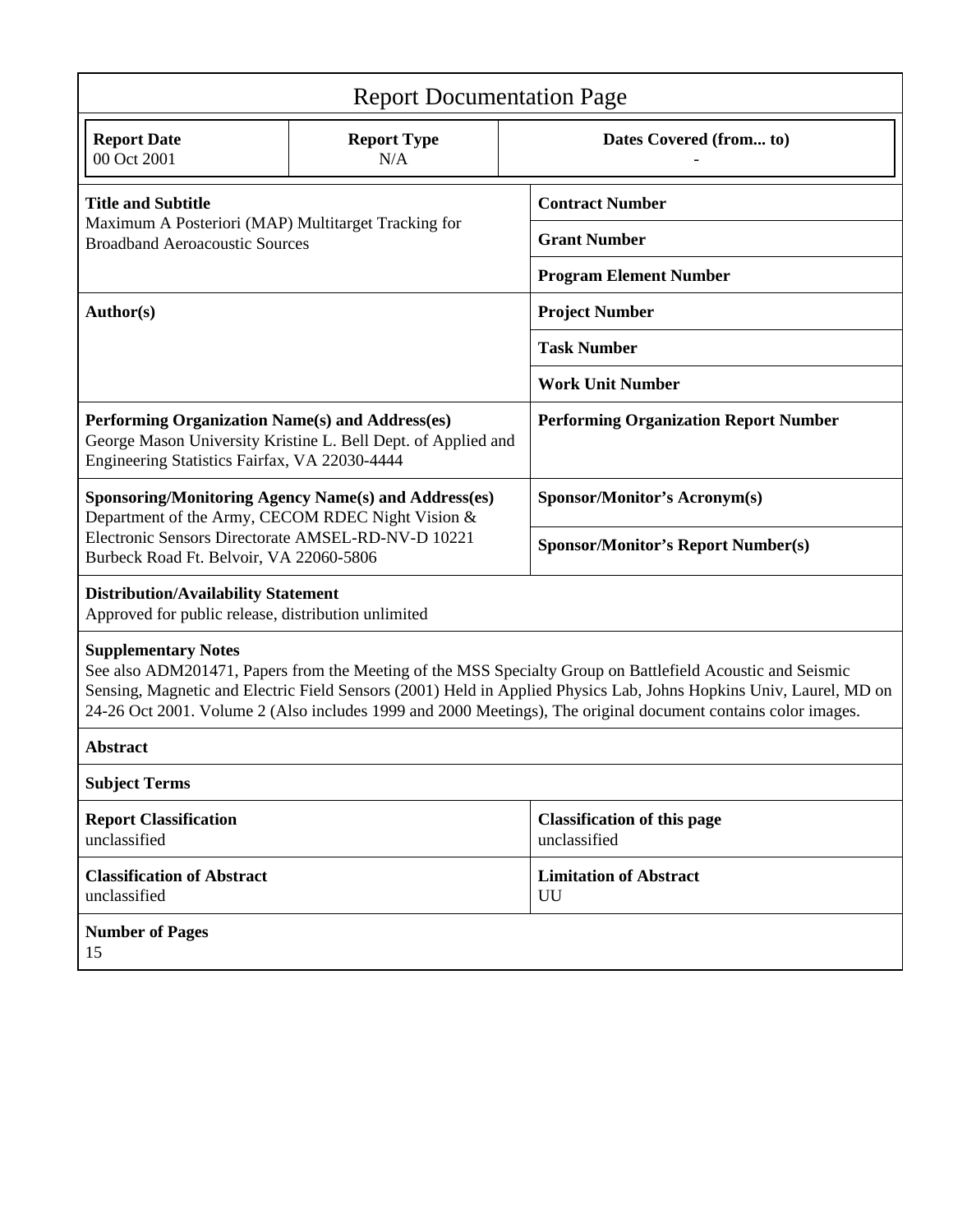

Figure 1: Typical spectrogram for an aeroacoustic ground target.

the track estimation operation into two isolated processes: broadband direction-of-arrival (DOA) estimation from array snapshot data, followed by track estimation from the DOA estimates. This partitioning results in procedures which are suboptimal and require data association to match DOA estimates to targets. In this paper, a multiple target track estimation method that operates directly from broadband array data is presented. The maximum a-posteriori (MAP) estimator for contact states is derived for temporally uncorrelated broadband target signals and uncorrelated target tracks, where the number of targets is assumed known and fixed. This technique extends the MAP multitarget tracking approach developed for narrowband signals in [1]. The track estimator is an iterative algorithm employing a nonlinear programming (NLP) penalty method in conjunction with an alternating maximization algorithm for obtaining penalized maximum likelihood (PML) DOA estimates. The penalty function couples the DOA estimates from the PML algorithm to the tracker as synthetic measurements, eliminating the data association step of traditional multitarget tracking approaches. It also creates a feedback mechanism to enhance the DOA estimation process.

 This paper is organized as follows. In Section 2, the signal and motion models are developed for the broadband multitarget tracking problem. The broadband MAP track estimation method is presented in Section 3. In Section 4, a sequential implementation obtained by stepping through the data in short batches is described and tested on acoustic array time series data from field tests conducted at Aberdeen Proving Ground by the Acoustic Signal Processing Branch of the Army Research Laboratory (ARL). Section 5 contains a summary and areas for future research.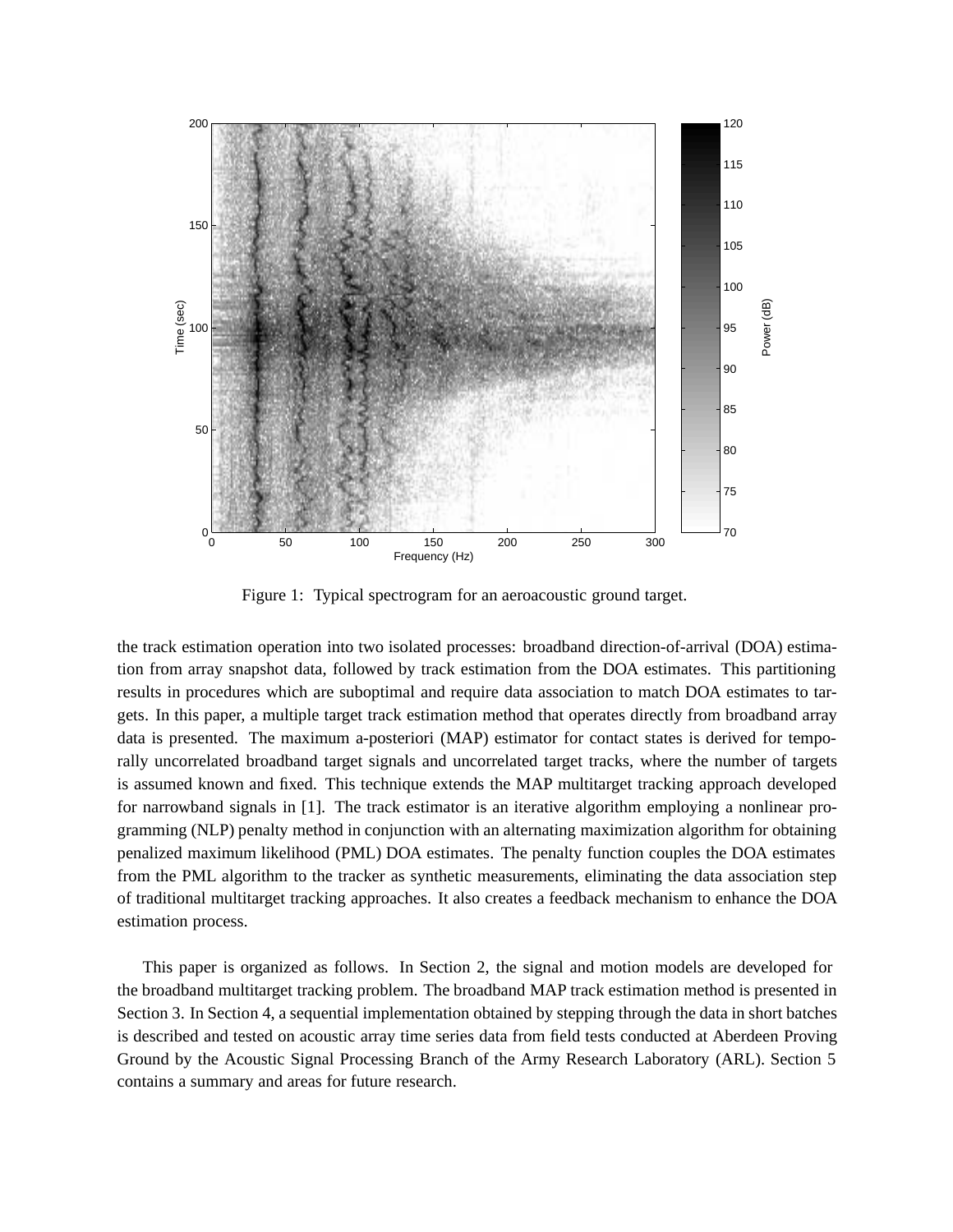#### **2. STATISTICAL MODEL AND ASSUMPTIONS**

We consider the multitarget tracking problem where there are  $M$  contacts radiating broadband signals received by an array of  $N$  sensors. The number of objects  $M$  is assumed known and the trajectories of the objects are assumed to be uncorrelated with the trajectories of other objects. The targets and the array are assumed to lie in the  $x - y$  plane. The two-dimensional target state is defined as its bearing  $u = cos(\theta)$ and bearing rate  $\dot{u}$ . Thus the state of the mth contact at snapshot k is  $\mathbf{x}_{k,m} = [u_{k,m}, \dot{u}_{k,m}]^T$ . We assume the motion of the objects is described by a first order Gauss-Markov process, i.e. for the mth contact,

$$
\mathbf{x}_{k,m} = \mathbf{F} \mathbf{x}_{k,m-1} + \mathbf{w}_{k,m},\tag{1}
$$

where  $\mathbf{F} = \begin{bmatrix} 1 & \Delta t \\ 0 & 1 \end{bmatrix}$ ,  $\Delta t$  is the time interval from k to  $k + 1$ , and  $\mathbf{w}_{k,m}$  is a zero mean white Gaussian noise process with covariance matrix Q which is assumed known and fixed over the observation period and equal for all objects. Under these assumptions, the probability density function (pdf) of  $\mathbf{x}_{k,m}$  given  $\mathbf{x}_{k,m-1}$  is

$$
p(\mathbf{x}_{k,m}|\mathbf{x}_{k,m-1}) = \frac{\exp\left\{-\frac{1}{2}(\mathbf{x}_{k,m} - \mathbf{F}\mathbf{x}_{k,m-1})^T\mathbf{Q}^{-1}(\mathbf{x}_{k,m} - \mathbf{F}\mathbf{x}_{k,m-1})\right\}}{2\pi |\mathbf{Q}|^{\frac{1}{2}}},
$$
(2)

where  $|Q|$  denotes the determinant of Q. There are K snapshots in an observation batch. No data is available at  $k = 0$  so we assume the prior distribution on initial object states is Gaussian with mean  $\bar{\mathbf{x}}_{0,m}$ and covariance  $\Omega_{0,m}$ ,

$$
p(\mathbf{x}_{0,m}) = \frac{\exp\left\{-\frac{1}{2}(\mathbf{x}_{0,m} - \bar{\mathbf{x}}_{0,m})^T \mathbf{\Omega}_{0,m}^{-1} (\mathbf{x}_{0,m} - \bar{\mathbf{x}}_{0,m})\right\}}{2\pi |\mathbf{\Omega}_{0,m}|^{\frac{1}{2}}}.
$$
(3)

 At the array, we assume that the data has been transformed into the frequency domain and that there are L frequency bins of interest. The  $N \times 1$  observed data vector in the lth frequency bin during the kth observation snapshot has the form

$$
\mathbf{y}_{k,l} = \sum_{m=1}^{M} s_{k,l,m} \mathbf{v}_l(u_{k,m}) + \mathbf{n}_{k,l},
$$
\n(4)

where  $s_{k,l,m}$  is a random signal from the mth source in the lth frequency bin at the kth snapshot with  $E[s_{k,l,m}s_{k,l,m}^*] = \alpha_{k,l,m}$ . The vector  $\mathbf{v}_l(u_{k,m})$  is the  $N \times 1$  array response vector for the *l*th frequency bin to the DOA  $u_{k,m}$ , and  $n_{k,l}$  is a  $N \times 1$  vector of uncorrelated sensor noise samples in the *l*th frequency bin at the kth snapshot. The source signals and noise are assumed to be sample functions of independent zero-mean Gaussian random processes. It is assumed that the observations are independent from snapshot to snapshot and frequency bin to frequency bin. The signal powers,  $\alpha_{k,l,m}$ , are assumed to be unknown and to vary across the frequency band and in time. The noise covariance matrix is assumed to be known and vary across frequency with  $E[\mathbf{n}_{k,l}\mathbf{n}^H_{k,l}] = \sigma_l^2 \mathbf{I}$ . Note that the array data depends on the target state  $\mathbf{x}_{k,m}$  only through the bearing  $u_{k,m}$  and not the bearing rate  $\dot{u}_{k,m}$ . We will use the notation

$$
u_{k,m} = \mathbf{Hx}_{k,m},\tag{5}
$$

with  $H = \begin{bmatrix} 1 & 0 \end{bmatrix}$ , to denote bearing component of the state in the subsequent derivation.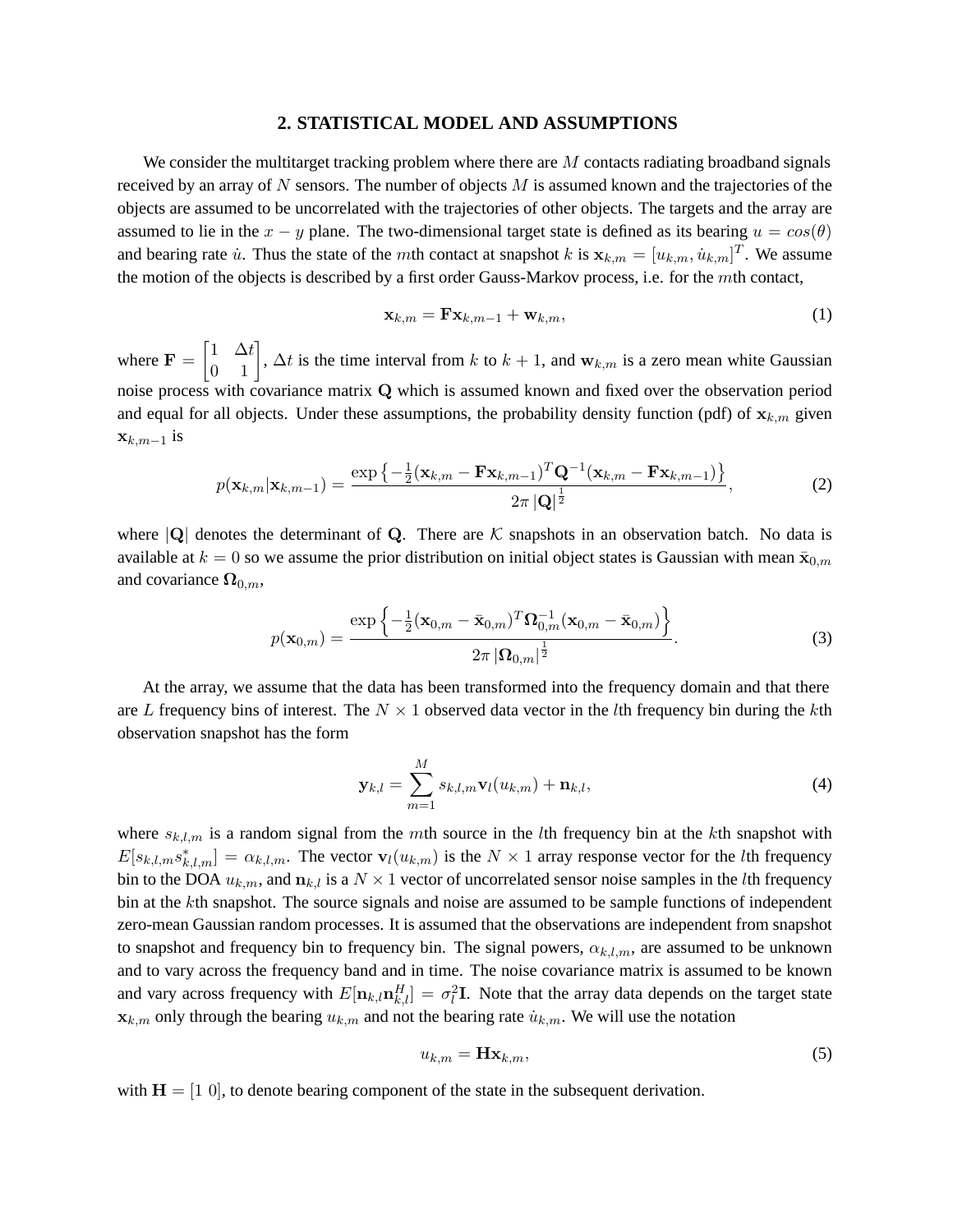We denote the collection of target states across all targets at time k as  $\mathbf{x}_k \equiv \{\mathbf{x}_{k,1}, \mathbf{x}_{k,2}, \dots, \mathbf{x}_{k,M}\}\$ and the collection of target powers at time k in frequency bin l as  $\alpha_{k,l} \equiv \{\alpha_{k,l,1}, \alpha_{k,l,2}, \dots, \alpha_{k,l,M}\}\.$  The collection of target powers over targets and frequency at time k is defined as  $\alpha_k \equiv \{\alpha_{k,1}, \alpha_{k,2}, \dots, \alpha_{k,L}\},\$ and the collection of data vectors across frequency at time k is defined as  $y_k \equiv \{y_{k,1}, y_{k,2}, \ldots, y_{k,L}\}.$ It is also useful to define the collection of target states over the batch (the track) for each target as  $\mathbf{X}_m \equiv \{\mathbf{x}_{0,m}, \mathbf{x}_{1,m}, \ldots, \mathbf{x}_{\mathcal{K},m}\}.$ 

At each snapshot and in each frequency bin, the array data  $y_{k,l}$  is then jointly complex Gaussian with zero mean and covariance matrix

$$
\mathbf{K}_{\mathbf{y}_{k,l}}(\mathbf{x}_k, \boldsymbol{\alpha}_{k,l}) = \sum_{m=1}^{M} \alpha_{k,l,m} \mathbf{v}_l (\mathbf{H}\mathbf{x}_{k,m}) \mathbf{v}_l (\mathbf{H}\mathbf{x}_{k,m})^H + \sigma_l^2 \mathbf{I},
$$
\n(6)

and the pdf of the array data conditioned on the target states is given by

$$
p(\mathbf{y}_{k,l}|\mathbf{x}_k:\boldsymbol{\alpha}_{k,l}) = \frac{\exp\left\{-\mathbf{y}_{k,l}^H \mathbf{K}_{\mathbf{y}_{k,l}}^{-1}(\mathbf{x}_k,\boldsymbol{\alpha}_{k,l})\mathbf{y}_{k,l}\right\}}{\pi^N |\mathbf{K}_{\mathbf{y}_{k,l}}(\mathbf{x}_k,\boldsymbol{\alpha}_{k,l})|}.
$$
(7)

We have used the notation  $p(\mathbf{y}_{k,l}|\mathbf{x}_k : \alpha_{k,l})$  to emphasize that this pdf is conditioned on the random vector  $x_k$  but is also a function of the non-random but unknown parameter vector  $\alpha_{k,l}$ . At each snapshot the joint pdf of the broadband data conditioned on target states is the product of the pdfs in each frequency bin and is given by:

$$
p(\mathbf{y}_k|\mathbf{x}_k:\boldsymbol{\alpha}_k) = \prod_{l=1}^L p(\mathbf{y}_{k,l}|\mathbf{x}_k:\boldsymbol{\alpha}_{k,l}).
$$
\n(8)

The single snapshot joint pdf of the observations and contact state conditioned on the previous contact state is then

$$
p(\mathbf{y}_k, \mathbf{x}_k | \mathbf{x}_{k-1} : \boldsymbol{\alpha}_k) = p(\mathbf{y}_k | \mathbf{x}_k : \boldsymbol{\alpha}_k) \prod_{m=1}^M p(\mathbf{x}_{k,m} | \mathbf{x}_{k,m-1}).
$$
\n(9)

Let X, A, and Y denote the batch collections  $X = \{X_1, X_2, \ldots, X_M\} = \{x_1, x_2, \ldots, x_{\mathcal{K}}\}, A \equiv \{x_1, x_2, \ldots, x_{\mathcal{K}}\}$  $\{\alpha_1, \alpha_2, \ldots, \alpha_K\}$ , and  $Y \equiv \{y_1, \ldots, y_K\}$ . The joint pdf of the array snapshot data and target states over the batch is given by

$$
p(\mathbf{Y}, \mathbf{X} : \mathbf{A}) = \prod_{\nu=1}^{M} p(\mathbf{x}_{0,\nu}) \bullet \left( \prod_{k=1}^{K} p(\mathbf{y}_k | \mathbf{x}_k : \alpha_k) \prod_{m=1}^{M} p(\mathbf{x}_{k,m} | \mathbf{x}_{k,m-1}) \right).
$$
 (10)

### **3. BROADBAND BATCH MAP ALGORITHM**

 In the classical single target tracking problem where the observations are a linear function of the target states and the observations and states are Gaussion, the discrete time Kalman filter provides the minimum mean square error (MMSE) and MAP estimates of the target states given the observations. When a batch of observations is used, the MMSE and MAP estimates are obtained from the fixed interval Kalman smoother [8]. In the problem considered here, the observations depend on the target states in a nonlinear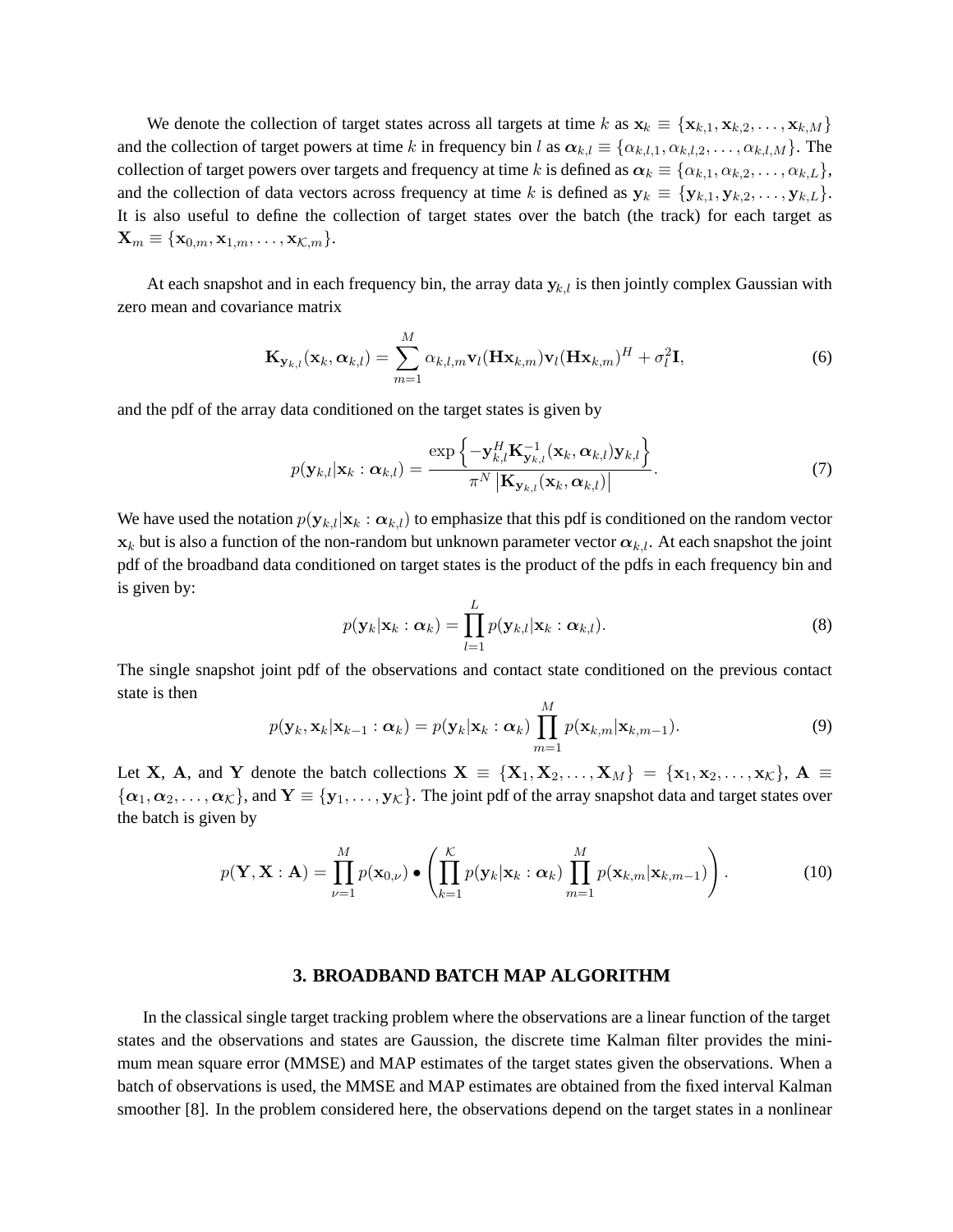manner, therefore the MMSE and MAP estimates will yield different solutions. We also have the added complication of the unknown nuisance parameter vector A. The MAP methodology provides a tractable framework for solving this problem. We can jointly find the MAP estimate of  $X$  and the maximum likelihood (ML) estimate of **A** by maximizing the joint pdf  $p(Y, X : A)$ , or equivalently its logarithm, with respect to both X and A. In [1] a practical algorithm for batch track estimation for the narrowband problem was developed using the penalty method of nonlinear programming. Earlier versions also appeared in [9] and [10]. In this section, a batch technique for broadband data is presented.

The MAP/ML estimates of  $X$  and  $A$  are the solutions to the optimization problem:

$$
\max_{\mathbf{X}, \mathbf{A}} \ln \left[ \prod_{\nu=1}^{M} p(\mathbf{x}_{0,\nu}) \bullet \left( \prod_{k=1}^{K} p(\mathbf{y}_k | \mathbf{x}_k : \boldsymbol{\alpha}_k) \prod_{m=1}^{M} p(\mathbf{x}_{k,m} | \mathbf{x}_{k,m-1}) \right) \right].
$$
 (11)

Following [1], to assist in the solution we introduce a set of auxiliary DOA variables  $\mu_{k,m}$  for each target and snapshot, and define collections of these variables as  $\mu_k \equiv {\mu_{k,1}, \mu_{k,2}, \dots, \mu_{k,M}}$  and  $\mathbf{M} \equiv \mathbf{M}$  $\{\mu_1, \mu_2, \ldots, \mu_K\}$ . We replace  $u_{k,m} = \mathbf{H} \mathbf{x}_{k,m}$  with the new auxiliary variable  $\mu_{k,m}$  in the  $p(\mathbf{y}_k | \mathbf{x}_k : \alpha_k)$ term. In order to retain the original optimization problem, we then require the new variable to be equal to the old variable, i.e.  $\mu_{k,m} = u_{k,m} = \mathbf{H} \mathbf{x}_{k,m}$ . The unconstrained optimization problem in Eq. (11) can be written as an equivalent constrained optimization problem as follows:

$$
\max_{\mathbf{X}, \mathbf{M}, \mathbf{A}} \ln \left[ \prod_{\nu=1}^{M} p(\mathbf{x}_{0,\nu}) \bullet \left( \prod_{k=1}^{K} p(\mathbf{y}_k : \boldsymbol{\mu}_k, \boldsymbol{\alpha}_k) \prod_{m=1}^{M} p(\mathbf{x}_{k,m} | \mathbf{x}_{k,m-1}) \right) \right]
$$
\n(12)\n  
\n*s.t.*  $\mu_{k,m} = u_{k,m} = \mathbf{H} \mathbf{x}_{k,m}, \quad k = 1, \dots, K; m = 1, \dots, M$ 

where

$$
p(\mathbf{y}_k : \boldsymbol{\mu}_k, \boldsymbol{\alpha}_k) \equiv p(\mathbf{y}_k | \mathbf{x}_k : \boldsymbol{\alpha}_k)|_{\mathbf{H} \mathbf{x}_{k,m} = \mu_{k,m}}.
$$
\n(13)

This formulation allows us to use the penalty method of NLP (e.g. [11], [12]) for constrained optimization problems. It is an iterative procedure which involves solving a sequence of easier unconstrained optimization problems. The easier problems are related to the original constrained problem by a continuous, differentiable penalty function which is equal to zero in the feasible region where the constraints are satisfied, and which is negative in the infeasible region. The penalty function relaxes the equality constraint resulting in a problem which is an approximation to the original problem. With each iteration, a stronger penalty is imposed for infeasibility, and the solution to the unconstrained problem converges to the solution to the original constrained problem. An overview of the method and the convergence properties is provided in [1]. As in [1], we choose the quadratic penalty function,

$$
P(\mathbf{X}, \mathbf{M}) = -\sum_{k=1}^{K} \sum_{m=1}^{M} \frac{(\mu_{k,m} - \mathbf{H}\mathbf{x}_{k,m})^2}{2\sigma_{k,m}^2},
$$
(14)

where  $\sigma_{k,m}^2$  is a parameter that affects the strength of the penalty.

To enforce a more costly penalty at each iteration, a term  $(c_q)^{-1}$  scales the penalty function, where q is the iteration index and  $c_q$ ,  $q = 1, 2, \ldots$  is a positive, decreasing sequence converging to zero. The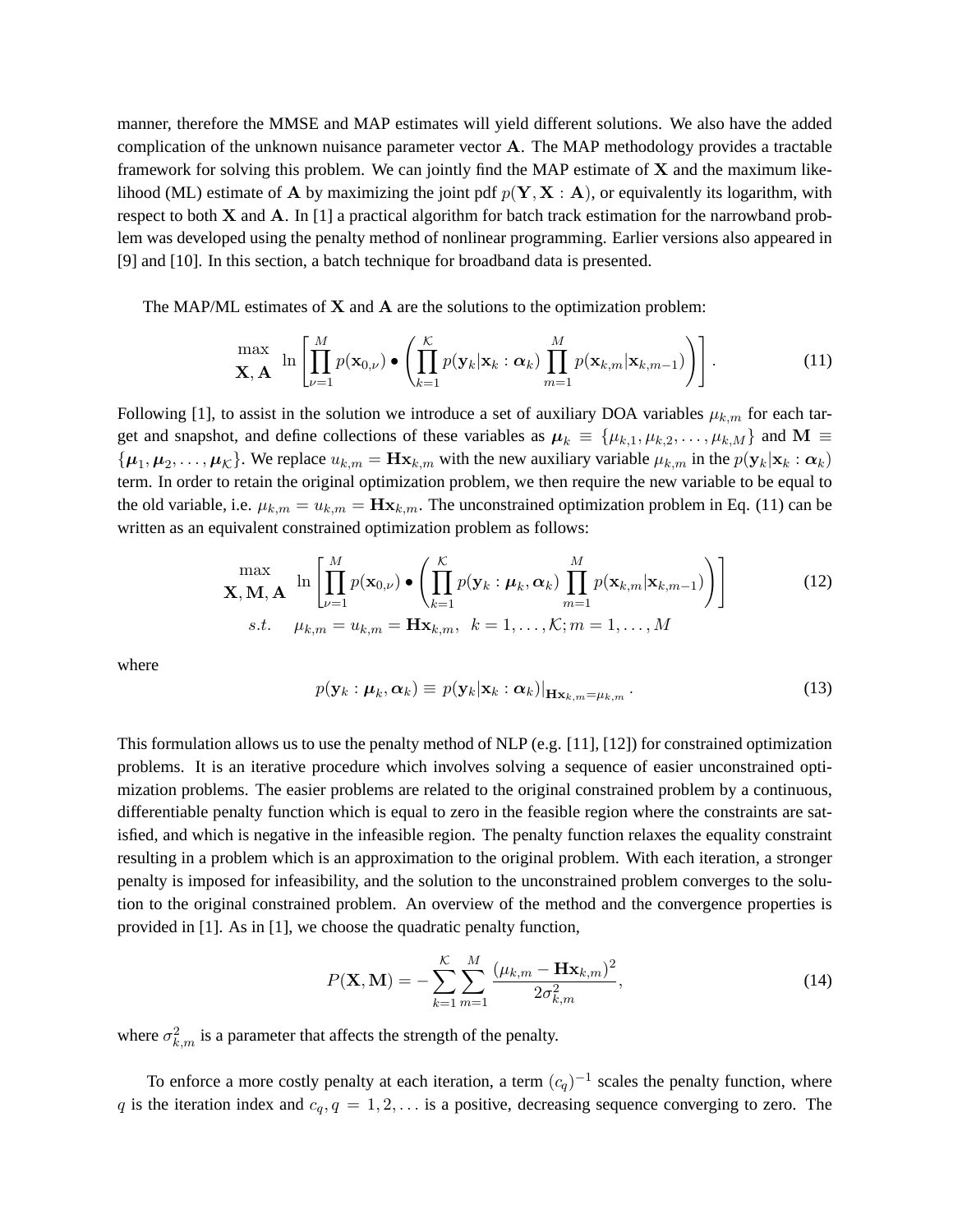penalized unconstrained maximization problem is given by

$$
\mathbf{X}, \mathbf{M}, \mathbf{A} \quad \ln \left[ \prod_{\nu=1}^{M} p(\mathbf{x}_{0,\nu}) \bullet \left( \prod_{k=1}^{K} p(\mathbf{y}_k : \boldsymbol{\mu}_k, \boldsymbol{\alpha}_k) \prod_{m=1}^{M} p(\mathbf{x}_{k,m} | \mathbf{x}_{k,m-1}) \right) \right] \tag{15}
$$
\n
$$
- \frac{1}{c_q} \sum_{k=1}^{K} \sum_{m=1}^{M} \frac{(\mu_{k,m} - \mathbf{H} \mathbf{x}_{k,m})^2}{2 \sigma_{k,m}^2}.
$$

Expanding and rearranging the terms in Eq. (15), we have

$$
\max_{\mathbf{X}, \mathbf{M}, \mathbf{A}} \sum_{k=1}^{K} \ln p(\mathbf{y}_k : \boldsymbol{\mu}_k, \boldsymbol{\alpha}_k) + \sum_{m=1}^{M} \ln \left[ p(\mathbf{x}_{0,m}) \prod_{k=1}^{K} p(\mathbf{x}_{k,m} | \mathbf{x}_{k,m-1}) \right] - \sum_{k=1}^{K} \sum_{m=1}^{M} \frac{(\mu_{k,m} - \mathbf{H} \mathbf{x}_{k,m})^2}{2c_q \sigma_{k,m}^2}.
$$
\n(16)

Note that the first term is only a function of  $M$  and  $A$ , the second term is only a function of  $X$ , and the third term provides the coupling between the parameter sets.

First consider that for a fixed  $M$  and  $A$ , we can find  $X$  by maximizing over the second and third terms in Eq. (16). These terms decouple with respect to the targets, therefore the problem reduces to solving  $M$ separate track estimation problems. Expanding the pdfs, the problem becomes

$$
\max_{\mathbf{X}_{m}} \left\{ - (\mathbf{x}_{0,m} - \bar{\mathbf{x}}_{0,m})^T \mathbf{\Sigma}_{0,m}^{-1} (\mathbf{x}_{0,m} - \bar{\mathbf{x}}_{0,m}) - \sum_{k=1}^{K} (\mathbf{x}_{k,m} - \mathbf{F} \mathbf{x}_{k-1,m})^T \mathbf{Q}^{-1} (\mathbf{x}_{k,m} - \mathbf{F} \mathbf{x}_{k-1,m}) - \sum_{k=1}^{K} \frac{(\mu_{k,m} - \mathbf{H} \mathbf{x}_{k,m})^2}{c_q \sigma_{k,m}^2} \right\}.
$$
\n(17)

This problem has the form of the classical single source tracking problem with  $\mu_{k,m}$  acting as the noisy measurements, and  $c_q \sigma_{k,m}^2$  the measurement variance. The solution is the fixed interval Kalman smoother [8]. The implementation consists of the standard forward Kalman filter, followed by a backward smoothing filter. The forward Kalman filter is initialized with  $\hat{x}_{0|0} = \bar{x}_0$  and  $P_{0|0} = \Omega_0$ . The state estimates and their error covariance matrices are computed sequentially for  $k = 1, \dots, K$  using:

$$
\hat{\mathbf{x}}_{k|k-1} = \mathbf{F}\hat{\mathbf{x}}_{k-1|k-1} \tag{18}
$$

$$
\mathbf{P}_{k|k-1} = \mathbf{F} \mathbf{P}_{k-1|k-1} \mathbf{F}^T + \mathbf{Q} \tag{19}
$$

$$
\mathbf{G}_k = \mathbf{P}_{k|k-1} \mathbf{H}^T \left[ \mathbf{H} \mathbf{P}_{k|k-1} \mathbf{H}^T + c_q \sigma_{k,m}^2 \right]^{-1} \tag{20}
$$

$$
\hat{\mathbf{x}}_{k|k} = \hat{\mathbf{x}}_{k|k-1} + \mathbf{G}_k \left[ \mu_{k,m} - \mathbf{H} \hat{\mathbf{x}}_{k|k-1} \right]
$$
 (21)

$$
\mathbf{P}_{k|k} = \mathbf{P}_{k|k-1} - \mathbf{G}_k \mathbf{H} \mathbf{P}_{k|k-1}.
$$
 (22)

Once the forward filtering pass has completed, the backward smoothing pass updates the state estimates and covariance matrices for  $k = \mathcal{K} - 1, \ldots, 0$  using:

$$
\mathbf{B}_k = \mathbf{P}_{k|k} \mathbf{F}^T \mathbf{P}_{k+1|k}^{-1} \tag{23}
$$

$$
\hat{\mathbf{x}}_{k|K} = \hat{\mathbf{x}}_{k|k} + \mathbf{B}_k \left[ \hat{\mathbf{x}}_{k+1|K} - \hat{\mathbf{x}}_{k+1|k} \right]
$$
\n(24)

$$
\mathbf{P}_{k|K} = \mathbf{P}_{k|k} + \mathbf{B}_k \left[ \mathbf{P}_{k+1|K} - \mathbf{P}_{k+1|k} \right] \mathbf{B}_k^T.
$$
 (25)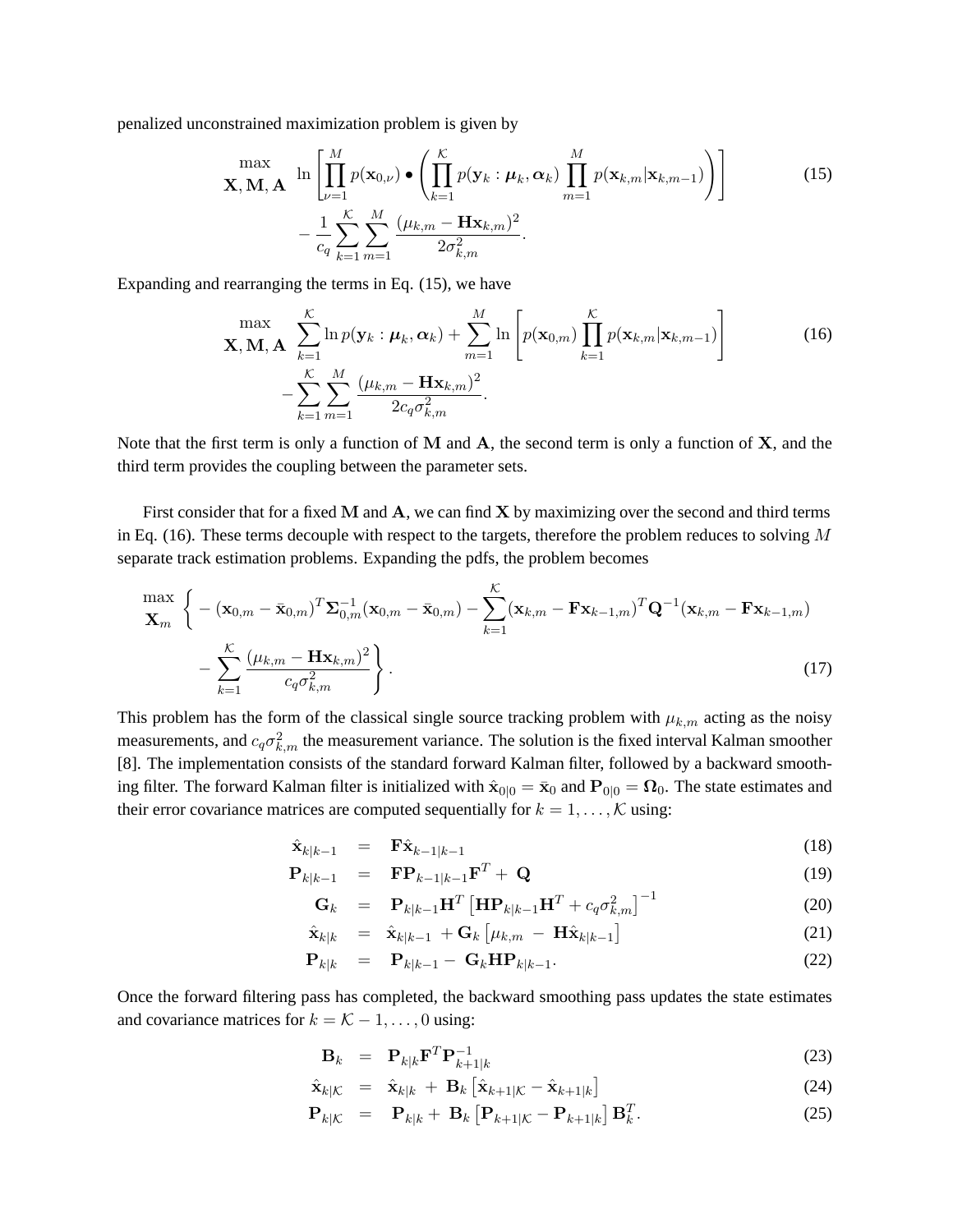The final track estimate for the *m*th target is  $\hat{\mathbf{x}}_{k,m} = \hat{\mathbf{x}}_{k|K}, k = 1, \ldots, K$ .

Next consider that for a fixed  $X$ , we can solve for both M and A by maximizing over the first and third terms in Eq. (16). These terms decouple with respect to the snapshots, therefore this problem reduces to solving  $K$  separate multiple source broadband DOA estimation problems of the form

$$
\frac{\max}{\boldsymbol{\mu}_k, \boldsymbol{\alpha}_k} \ln p(\mathbf{y}_k : \boldsymbol{\mu}_k, \boldsymbol{\alpha}_k) - \sum_{m=1}^M \frac{(\mu_{k,m} - \mathbf{H}\mathbf{x}_{k,m})^2}{2c_q \sigma_{k,m}^2}.
$$
 (26)

This is a maximum penalized likelihood (MPL) estimation problem. In [1], it was solved iteratively using the expectation-maximization (EM) algorithm [13]. Here, we choose to solve it iteratively using the relaxation, or alternating maximization (AM), method because the AM method usually converges faster than the EM algorithm. The derivation is given in Appendix A.

 We then alternate between estimating the penalized DOAs and power estimates using the DOA AM algorithm, and the  $M$  track estimates via  $M$  fixed interval Kalman smoothers. As presented above, there are three levels of iteration: the penalty method iteration in which the penalty parameter forces the solution into the feasible region, the AM iteration between DOA estimation and track estimation, and the AM iteration used in broadband DOA estimation. Each of the iterations may be performed until a convergence criterion is satisfied or for a fixed number of cycles. The trade-off is algorithm complexity versus estimation accuracy. In this paper, we choose to perform the two AM iterations only once for each penalty method iteration, thus there is only one global iteration loop.

The term  $c_q \sigma_{k,m}^2$  controls the strength of the penalty in the DOA estimation stage and acts as the measurement error variance in the tracking stage. In [1], it was suggested to set  $\sigma_{k,m}^2$  proportional to the Cramer-Rao bound and to let  $c_q$  decrease exponentially. Here we take a simpler approach in specifying  $\sigma_{k,m}^2$  and set it inversely proportional to the mth target's total estimated power in the kth snapshot, i.e.

$$
\sigma_{k,m}^2 = \beta \left( \sum_{l=1}^L \hat{\alpha}_{k,l,m} \right)^{-1}.
$$
 (27)

An explicit pseudo-code description of the batch algorithm using this method for setting  $\sigma_{k,m}^2$  and the simplified iteration strategy is provided in Table 1.

## **4. BROADBAND SEQUENTIAL MAP ALGORITHM AND EXPERIMENTAL RESULTS**

 The batch algorithm provides an elegant solution to multitarget tracking without requiring data association. However, many systems cannot wait while a batch of data is collected and processed, and we would like a real-time (sequential) solution. As suggested in [1], the batch method can be extended to a sequential method by moving through the data with a shorter batch window of length  $K_s$  and a stride of length  $\Delta k$ . In the full batch method  $\mathcal{K}_s = \mathcal{K}$  and  $\Delta k = 0$ , while a fully sequential method would use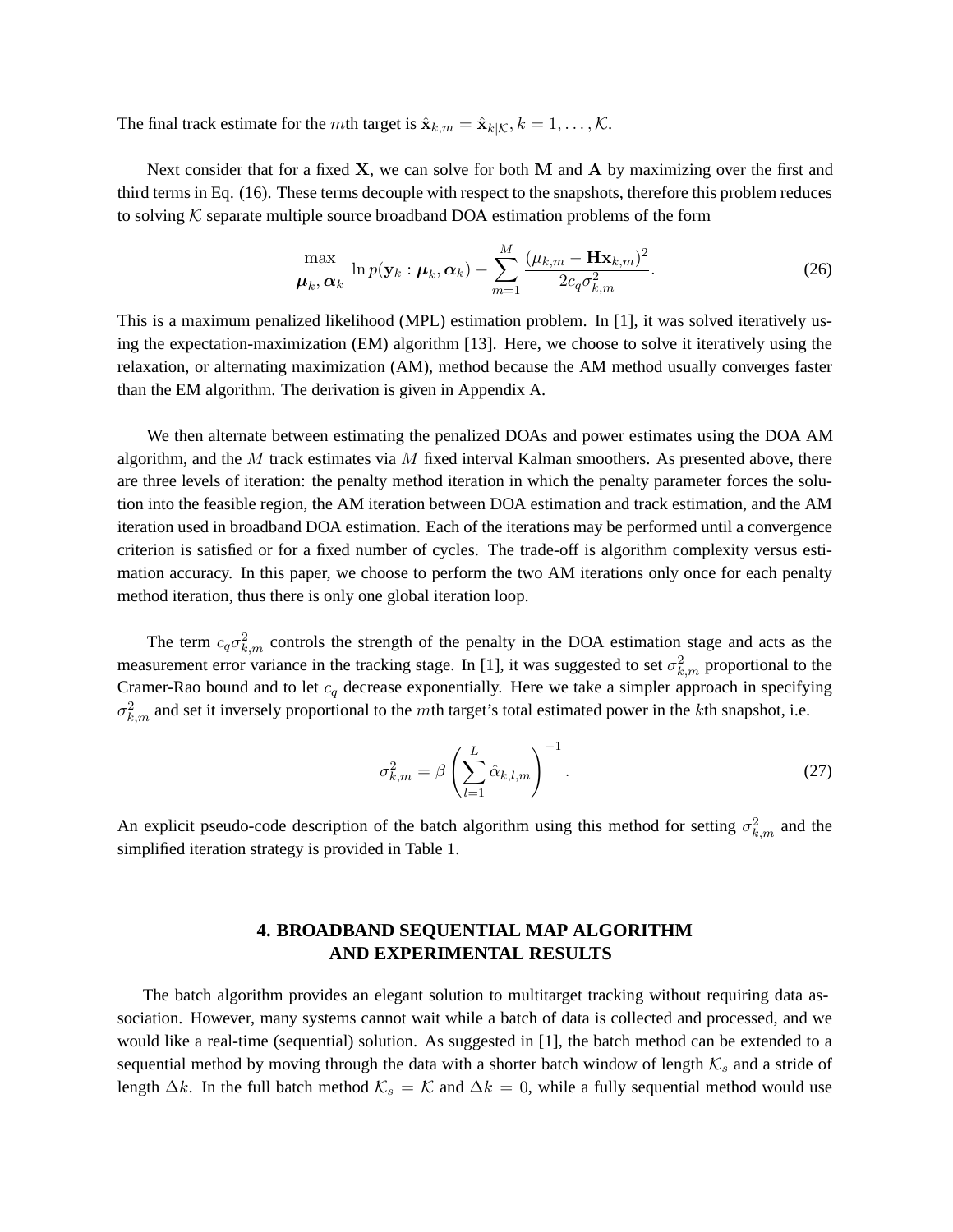Table 1: Batch broadband MAP multitarget tracking algorithm pseudo code.

Initialize  $\hat{\mathbf{x}}_{k,m}^{0},\hat{\alpha}_{k,l,m}^{0},\ \forall k,l,m$ for  $q = 1, \ldots, q_{max}$ *Bearing and Power Estimates: AM Algorithm* for  $k = 1, \ldots, \mathcal{K}$ for  $m = 1, \ldots, M$ *Update 'Measurement Error' Variance*  $\sigma_{k,m}^2 = \beta \left( \sum^L \right)$  $_{l=1}$  $\hat{\alpha}_{k}^{q-1}$  $_{\begin{subarray}{c} q-1 \ k,l,m \end{subarray}}^{-1}$ *Pre-whiten data*, ∀l  $\boldsymbol{\Sigma}_{k,l,m} = \sum^{m-1}$  $m'=1$  $\hat{\alpha}^q_{k,l,m'}\mathbf{v}_l(\hat{\mu}^q_{k,m'})\mathbf{v}^H_l(\hat{\mu}^q_{k,m'}) + \quad \sum\limits_{i=1}^M$  $m'=m+1$  $\hat{\alpha}^{q-1}_{k,l,m'}\mathbf{v}_l(\hat{\mu}^{q-1}_{k,m'})\mathbf{v}^H_l(\hat{\mu}^{q-1}_{k,m'}) + \sigma^2_l \mathbf{I}$  $\tilde{\mathbf{y}}_{k,l} = \mathbf{\Sigma}_{k,l,m}^{-1/2} \mathbf{y}_{k,l}$ *Bearing estimate*  $\hat{\mu}_{k,m}^q = \frac{\text{argmax}}{n}$  $\mu$  $\sum$ L  $_{l=1}$  $\sqrt{ }$  $\left\lfloor \right\rfloor$  $\left| \tilde{\mathbf{y}}_{k,l}^H \tilde{\mathbf{v}}_l(\mu) \right|$  $^2$   $\gamma_l(\mu)$  $\frac{\left|\mathbf{v}\right| k,l\mathbf{v}(k)}{1+\gamma_l(\mu)|\tilde{\mathbf{v}}_l(\mu)|^2} - \ln\left[1+\gamma_l(\mu)|\tilde{\mathbf{v}}_l(\mu)|^2\right]$  $\setminus$  <sup>−</sup>  $\left(\mu-\mathbf{H}\hat{\mathbf{x}}_{k,m}^{q-1}\right)^2$  $2c_q\sigma_{k,m}^2$ where  $\gamma_l(\mu) = \max \left[ \sigma_l^2, \left( \left| \tilde{\mathbf{y}}_{k,l}^H \tilde{\mathbf{v}}_l(\mu) \right| \right) \right]$  $\left(2^{2}/|\tilde{\mathbf{v}}_{l}(\mu)|^{2}-1\right)/|\tilde{\mathbf{v}}_{l}(\mu)|^{2}\right)$  and  $\tilde{\mathbf{v}}_{l}(\mu)=\sum_{k,l,m}^{-1/2} \mathbf{v}_{l}(\mu)$ *Power Estimates*, ∀l  $\hat{\alpha}^q_{k,l,m} = \gamma_l(\hat{\mu}^q_{k,m})$ end  $\{m\}$ end  $\{k\}$ 

```
Track Estimates: Fixed Interval Kalman Smoother
```

```
for m = 1, \ldots, MInitialize \mathbf{x}_{0|0} \equiv \bar{\mathbf{x}}_{0,m}, \mathbf{P}_{0|0} \equiv \Omega_{0,m}for k = 1, \ldots, \mathcal{K}\mathbf{P}_{k|k-1} = \mathbf{F} \mathbf{P}_{k-1|k-1} \mathbf{F}^T + \mathbf{Q}\mathbf{G}_k = \mathbf{P}_{k|k-1}\mathbf{H}^T\left\{ \mathbf{H}\mathbf{P}_{k|k-1}\mathbf{H}^T + c_q\sigma_{k,m}^2\right\}^{-1}\mathbf{P}_{k|k} = \mathbf{P}_{k|k-1} - \mathbf{G}_k \mathbf{H} \mathbf{P}_{k|k-1}\mathbf{b}_{k|k} = \mathbf{F} \mathbf{b}_{k-1,k-1} + \mathbf{G}_k \left\{ \hat{\mu}_{k,m}^q - \mathbf{H} \mathbf{F} \mathbf{b}_{k-1|k-1} \right\}end \{k\}Set \hat{\mathbf{x}}_{\mathcal{K},m}^q = \mathbf{b}_{\mathcal{K}|\mathcal{K}}for k = \mathcal{K} - 1, \ldots, 1\mathbf{B}_k = \mathbf{P}_{k|k} \mathbf{F}^T \mathbf{P}_{k+}^{-1}\frac{k+1}{k}\hat{\textbf{x}}_{k,m}^q \ = \ \textbf{b}_{k|k} + \textbf{B}_k[\hat{\textbf{x}}_{k+1,m}^q - \textbf{F}\textbf{b}_{k|k}]\hat{\mathbf{P}}_{k,m}^q = \mathbf{P}_{k|k} + \mathbf{B}_k\left[\hat{\mathbf{P}}_{k+1,m}^q - \mathbf{P}_{k+1|k}\right]\mathbf{B}_k^Tend \{k\}end \{m\}end \{q\}.
```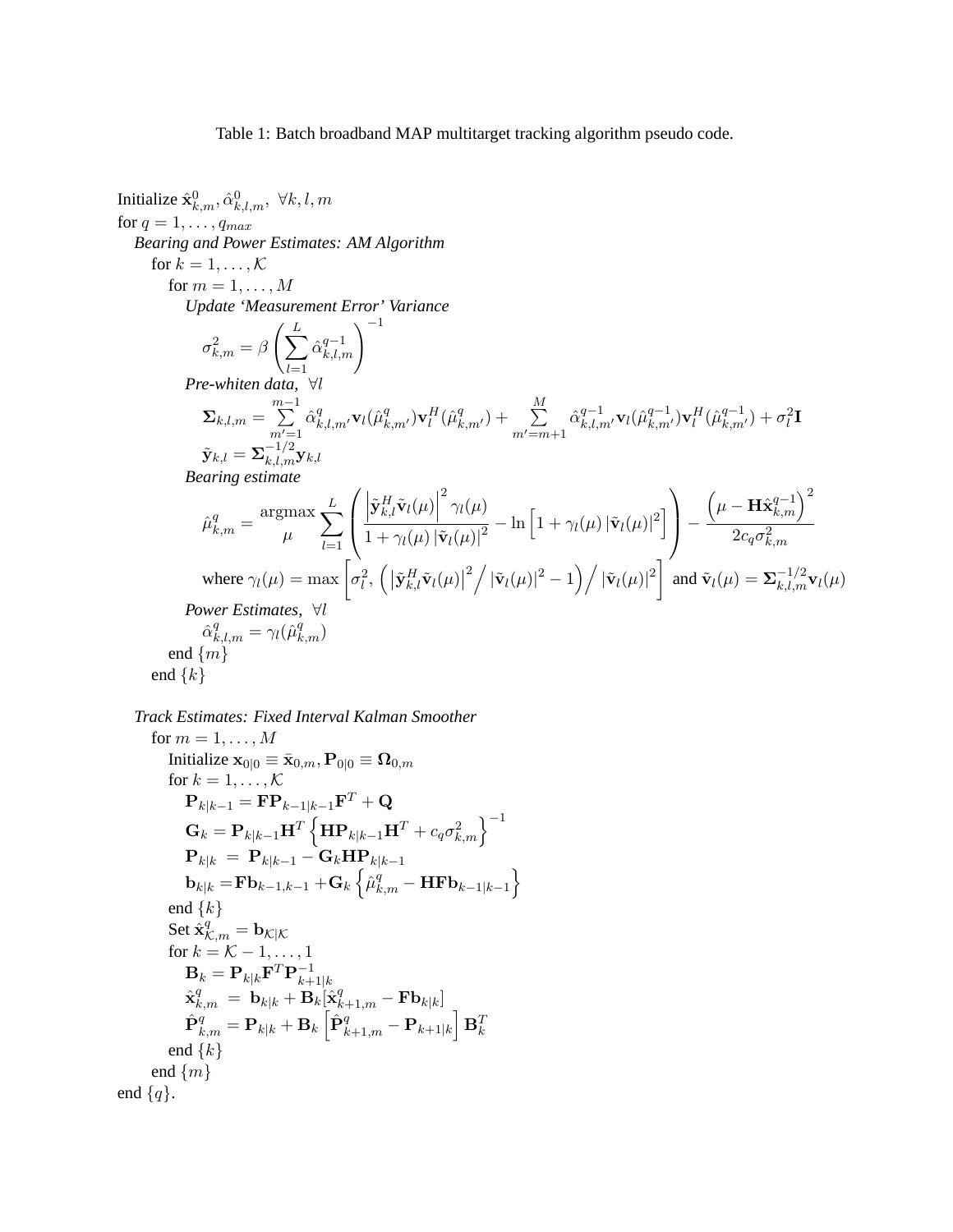$\mathcal{K}_s = 1$  and  $\Delta k = 1$ . In between, we have batch-sequential methods where  $\Delta k$  is determined by how often state updates are needed, and  $K_s$  is chosen to balance estimation accuracy with algorithmic complexity.

 In the ARL data sets, most of the acoustic energy of the targets is concentrated in the frequency band below 200 Hz. The ground vehicles exhibit both broadband energy and strong harmonics which are nonstationary due to vehicle maneuvering and environmental factors. The sensor array is a seven element circular array consisting of six elements in a circle of radius 4 ft., plus one sensor at the center. The array is placed very close to the road traveled by the vehicles, therefore the range and bearing of the targets changes rapidly as the target passes by the sensor. Furthermore, the signal power level varies with range, thus the multiple target scenarios have sources with highly variable power levels as well as fluctuating DOAs. The data is sampled at a frequency of 1024 Hz. The 1024 samples are converted to the frequency domain using a 1024-point FFT to provide adequate frequency resolution, resulting in one frequency domain data snapshot per second. Previous studies have shown that reasonably good DOA estimates can be obtained using the data from 40-85 Hz. Using higher frequency data provides increased resolution at the expense of global estimation errors due to grating lobes in the array beampattern [4],[5]. The large error estimates are extremely detrimental to tracking performance, thus we restrict processing to the lower frequency bins to avoid these errors. The noise power (which is assumed known) was estimated during from a quiet interval in the data when no targets were present.

The data was processed in blocks of  $\mathcal{K}_s = 60$  seconds with a stride of  $\Delta k = 10$  seconds. The block length was chosen to provide sufficient track estimates for smoothing over periods when a weaker target is masked by a stronger target. The stride was chosen to trade off providing track updates in a timely manner vs. computational complexity. The blocks overlapped by 50 snapshots. State estimates for the overlapping snapshots obtained from the previous block were used as the initial values for the current block. To initialize the state estimates for the new snapshots, we simply projected out in time with the motion model from the most recent state estimate. The batch algorithm was applied to the current block with  $q_{max} = 2$  iterations. The final state estimates from this block replaced the estimates from the previous block. To ensure continuity of the final track estimates as the block moved through the data, the prior mean and covariance matrix of the target state for the current block was set equal to the track estimate at the snapshot just prior to the current block, with a zero variance on the DOA and a small variance on the DOA rate. To initialize the algorithm, the tracks in the first block were initialized to have constant DOA and power spectrum equal to the true value at the beginning of the block.

 Figures 2 and 3 show results obtained for two scenarios involving two targets. Each figure shows the true DOAs of the targets, the DOA estimates obtained using incoherent minimum variance (IMV) beamforming as in [4], the DOA estimates obtained using broadband ML, and the target tracks from the broadband MAP tracker. In the first scenario, the targets approach from different directions and pass each other close to the array. The targets are widely separated in angle except for a short period of time while they are crossing, and have nearly the same power levels. For this scenario, the single snapshot DOA estimation techniques perform quite well except at the beginning of the experiment and for a short period while the targets are crossing. ML seems to give better estimates than IMV. The tracker is able smooth out the conflicting data and follow both contacts quite well. The tracks deviate a little from the true DOAs during the crossing period, but are able to recover quickly.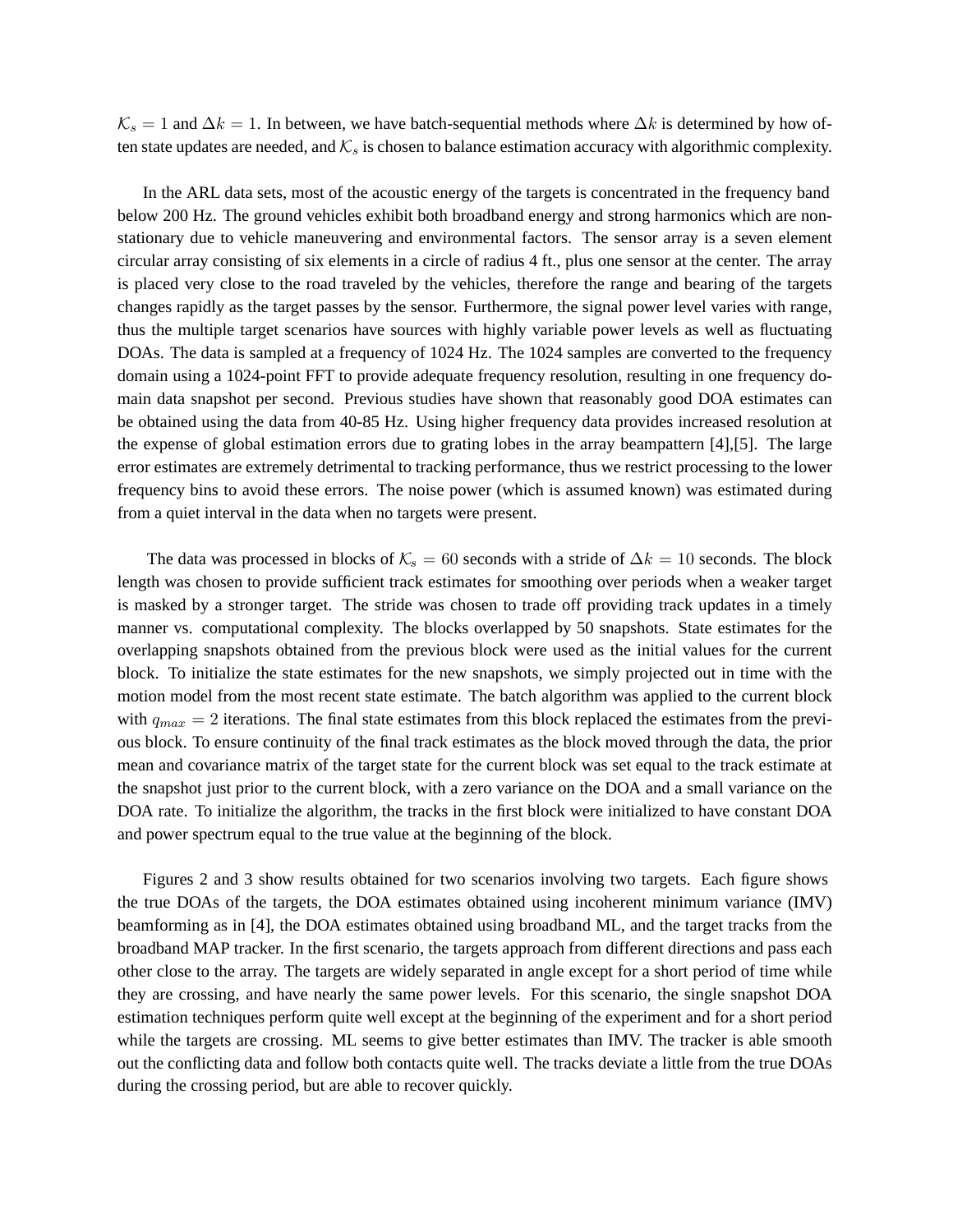

Figure 2: Wideband DOA and MAP tracker estimates for two target crossing scenario.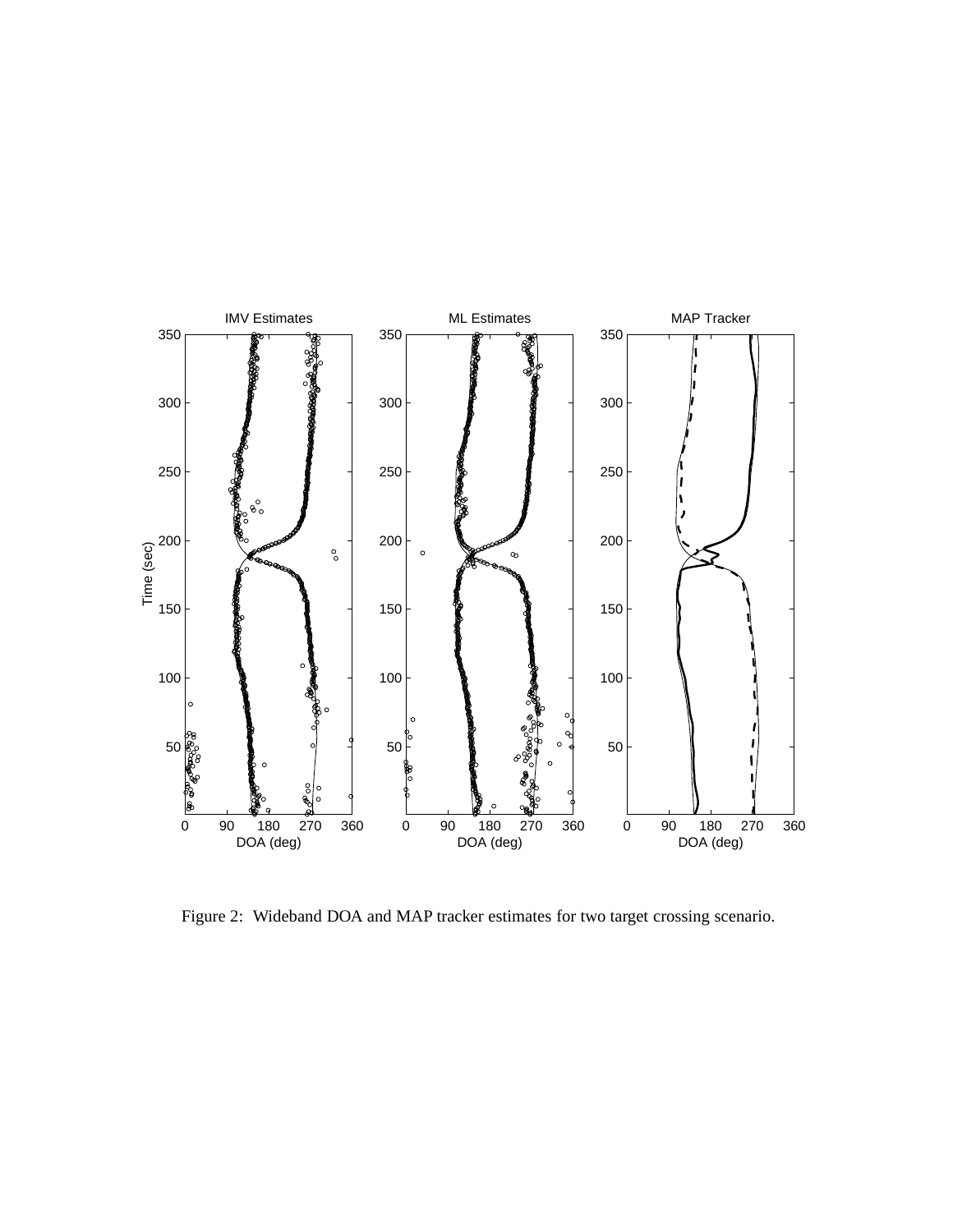

Figure 3: Wideband DOA and MAP tracker estimates for two target following scenario.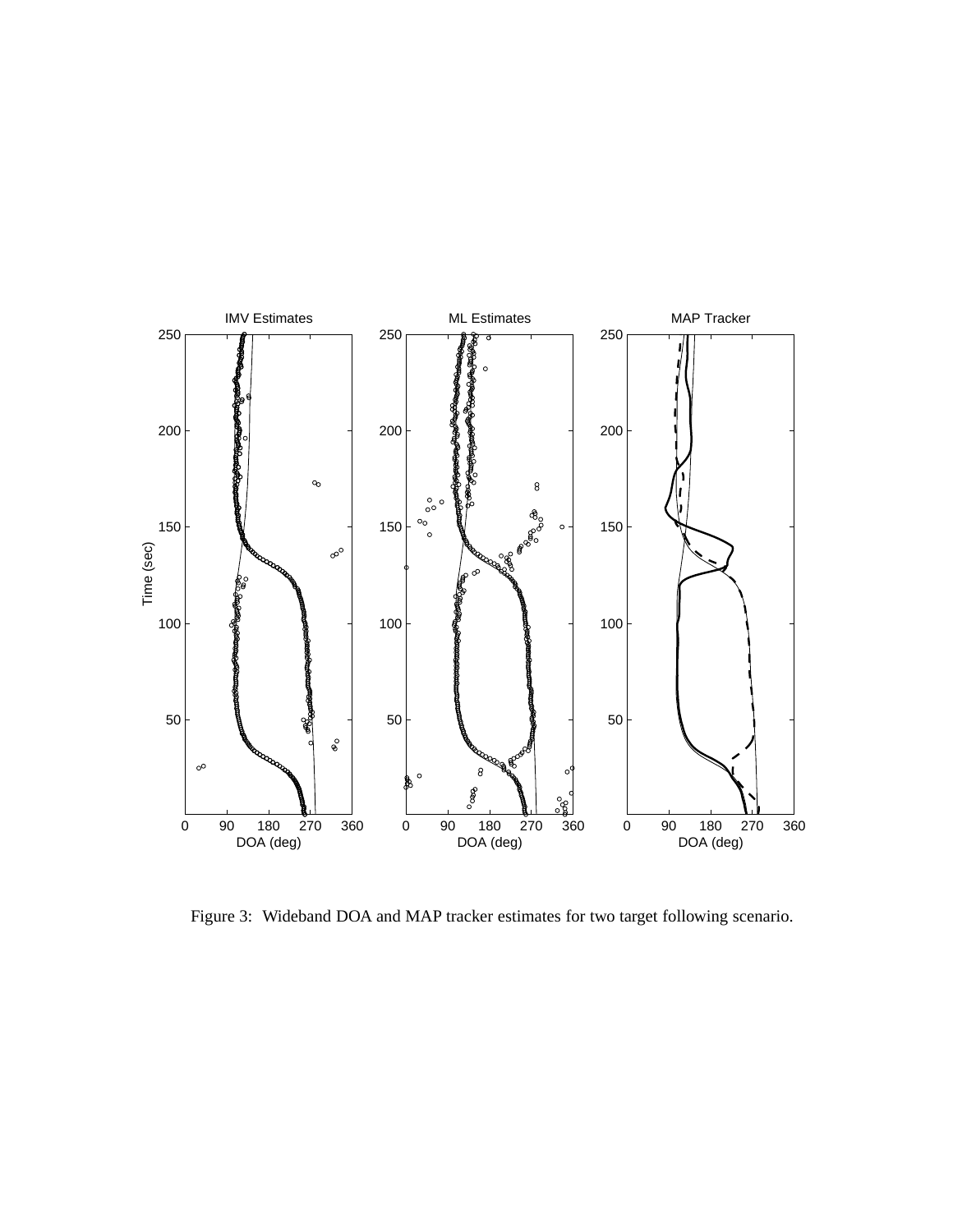In the second scenario, the targets follow one behind another. The targets start out with nearly the same DOA. As the first target passes the array, it's DOA changes rapidly from about 270° to about 90° and it is so loud that it masks the second target. The IMV technique does not report any DOA estimates for the weaker target during this time and the ML technique (which is required to report two estimates) provides random estimates initially, then estimates which are due to a grating lobe from the stronger target. After the first target moves away, the targets are widely separated and both can be heard. Both DOA estimators work well. As the second target approaches the array, it masks the first target. The IMV technique can no longer detect the first target. The ML technique again provides erroneous estimates which can be seen as belonging to energy from a grating lobe of the loud target, then is able to provide reasonably good estimates of the weaker source. This is a difficult scenario for the tracker. Initially, the tracker cannot track the weaker target, but quickly locks on after the first target has passed. The tracker, like the DOA estimators, is able to provide an accurate track of the second target as it moves past the array. The tracker becomes confused when the first target is masked, but is eventually able to recover and track the first contact again. Although the tracker is clearly influenced by the poor ML estimates, the penalty function in the tracker DOA estimator and the smoothing operation allow the tracker to recover.

 These results demonstrate that the extra processing performed by the tracker can improve detection and localization of multiple sources over wideband DOA estimation alone. The improvement in performance is due to both the extra smoothing provided by the Kalman smoother, and the focused DOA estimation provided by the MPL formulation.

### **5. SUMMARY**

 The narrowband MAP multitarget tracker developed in [1] was extended to handle broadband targets. To construct this algorithm, we introduced an auxiliary DOA parameter and a NLP penalty technique to decouple the Gauss-Markov motion model and the array data model. Convergence of the artificial problem to the original problem was enforced through a stronger penalty with each iteration. In decoupling the problem, DOA and power estimates were obtained from an AM algorithm solution to a maximum penalized likelihood problem, and track estimates were obtained from  $M$  single target fixed interval Kalman smoothers, with the DOA estimates serving as noisy measurements. The batch algorithm was implemented in a sequential manner by stepping through the data with short overlapping batches.

 Results from acoustic time series data collected by ARL show that the tracker can improve detection and localization of multiple sources over wideband DOA estimation alone. However, the tracker still has trouble during periods when one target is so loud that it masks the other target. One possible solution is to place the sensor array so that it is not so close to roadways or routes taken by the vehicles. This would prevent the array from being overwhelmed by one source, and would decrease the rapidity with which the DOA varies as it moves past the array. Another possibility is to jointly process data from multiple sensor arrays [6],[7]. Not only would this increase the amount of data available, but during periods when a target is close to one array, it would not be close to the rest of the arrays, so target masking will not occur at all arrays simultaneously.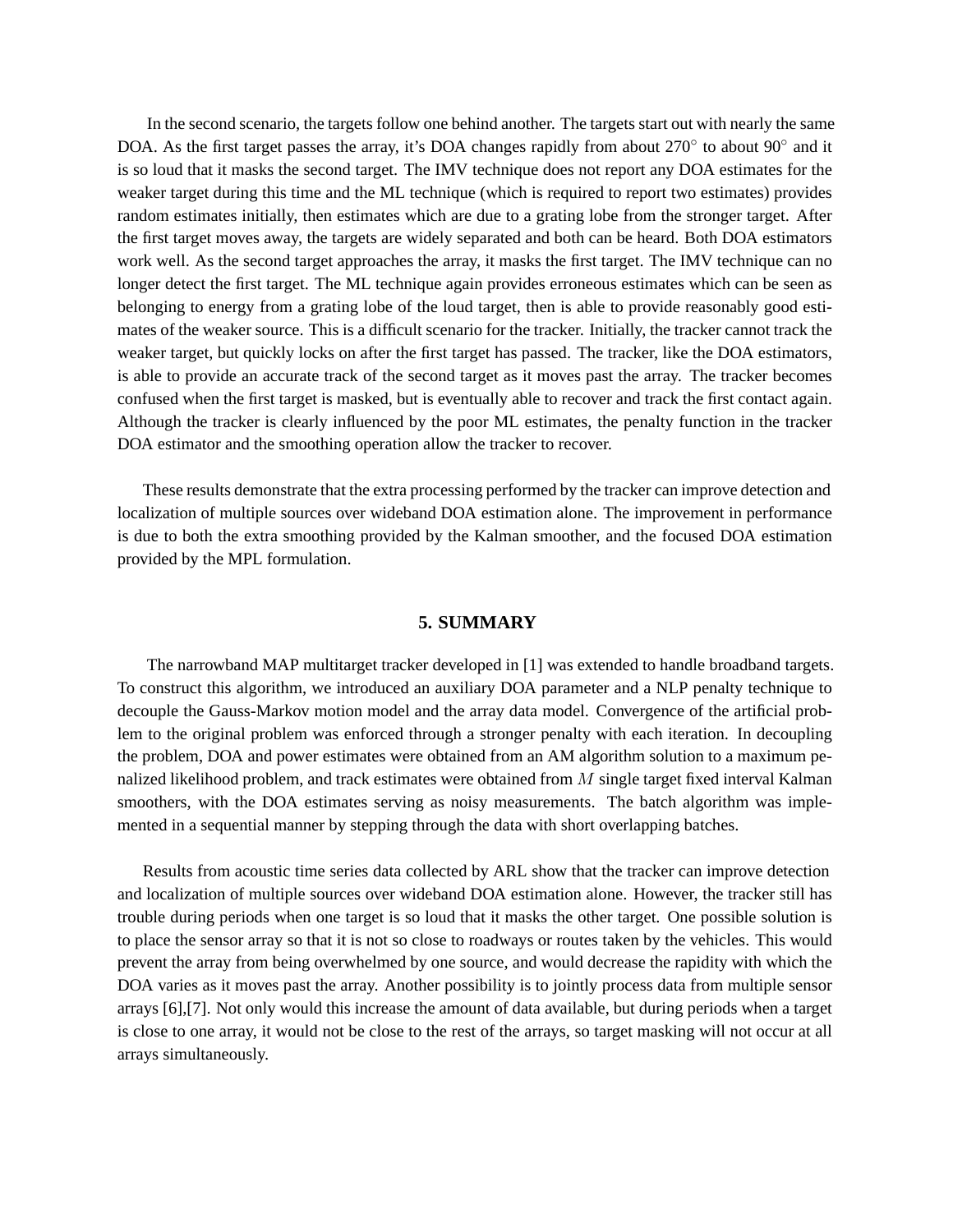### **APPENDIX A. BROADBAND ALTERNATING MAXIMIZATION ALGORITHM FOR MPL DOA ESTIMATION**

We start from the single snapshot penalized likelihood function in Eq. (26). Expanding terms, it has the form

$$
\Lambda \equiv \ln p(\mathbf{y}_k : \boldsymbol{\mu}_k, \boldsymbol{\alpha}_k) = \sum_{l=1}^L \ln \left[ \frac{\exp \left\{ -\mathbf{y}_{k,l}^H \mathbf{K}_{\mathbf{y}_{k,l}}^{-1}(\boldsymbol{\mu}_k, \boldsymbol{\alpha}_{k,l}) \mathbf{y}_{k,l} \right\}}{\pi^N |\mathbf{K}_{\mathbf{y}_{k,l}}(\boldsymbol{\mu}_k, \boldsymbol{\alpha}_{k,l})|} \right] - \sum_{m=1}^M \frac{(\mu_{k,m} - \mathbf{H} \mathbf{x}_{k,m})^2}{2c_q \sigma_{k,m}^2}.
$$
 (28)

To reduce notation, we let  $\mathbf{K}_{\mathbf{y}_{k,l}} \equiv \mathbf{K}_{\mathbf{y}_{k,l}}(\boldsymbol{\mu}_k, \boldsymbol{\alpha}_{k,l})$  and write (28) as

$$
\Lambda = \sum_{l=1}^{L} \left\{ -\mathbf{y}_{k,l}^{H} \mathbf{K}_{\mathbf{y}_{k,l}}^{-1} \mathbf{y}_{k,l} \right\} - \sum_{l=1}^{L} \ln \left\{ \pi^{N} \left| \mathbf{K}_{\mathbf{y}_{k,l}} \right| \right\} - \sum_{m=1}^{M} \frac{(\mu_{k,m} - \mathbf{H} \mathbf{x}_{k,m})^{2}}{2c_{q} \sigma_{k,m}^{2}}.
$$
 (29)

 We can use the alternating maximization technique to iteratively solve for parameters associated with one of the M targets by holding all of the parameters associated with the other targets fixed. The likelihood increases at each iteration and convergence to a local maximum is guaranteed. This reduces to a series of MPL problems involving a single source in known *colored* Gaussian noise. Consider estimation of the mth target's DOA  $\mu_{k,m}$  and power spectrum  $\alpha_{k,1,m}, \ldots, \alpha_{k,L,m}$ . We ca rewrite  $\mathbf{K}_{\mathbf{y}_{k,l}}$  as

$$
\mathbf{K}_{\mathbf{y}_{k,l}} = \alpha_{k,l,m} \mathbf{v}_l(\mu_{k,m}) \mathbf{v}_l(\mu_{k,m})^H + \mathbf{\Sigma}_{k,l,m},
$$
\n(30)

where

$$
\Sigma_{k,l,m} = \sum_{m' \neq m} \alpha_{k,l,m'} \mathbf{v}_l(\mu_{k,m'}) \mathbf{v}_l^H(\mu_{k,m'}) + \sigma_l^2 \mathbf{I}
$$
\n(31)

is the colored noise covariance matrix. It depends only on the noise power and the parameters of the other sources, which are assumed known. Performing a pre-whitening operation on the data, we have

$$
\tilde{\mathbf{y}}_{k,l} = \mathbf{\Sigma}_{k,l,m}^{-1/2} \mathbf{y}_{k,l}.
$$
\n(32)

The pre-whitened data covariance matrix becomes

$$
\mathbf{K}_{\tilde{\mathbf{y}}_{k,l}} = \mathbf{\Sigma}_{k,l,m}^{-1/2} \mathbf{K}_{\mathbf{y}_{k,l}} \mathbf{\Sigma}_{k,l,m}^{-1/2} \n= \alpha_{k,l,m} \tilde{\mathbf{v}}_l(\mu_{k,m}) \tilde{\mathbf{v}}_l(\mu_{k,m})^H + \mathbf{I},
$$
\n(33)

where

$$
\tilde{\mathbf{v}}_l(\mu_{k,m}) = \mathbf{\Sigma}_{k,l,m}^{-1/2} \mathbf{v}_l(\mu_{k,m}). \tag{34}
$$

The penalized log-likelihood function in (29) can be written as

$$
\Lambda = \sum_{l=1}^{L} \left\{ -\tilde{\mathbf{y}}_{k,l}^{H} \mathbf{K}_{\tilde{\mathbf{y}}_{k,l}}^{-1} \tilde{\mathbf{y}}_{k,l} \right\} - \sum_{l=1}^{L} \ln \left| \mathbf{K}_{\tilde{\mathbf{y}}_{k,l}} \right| - \frac{(\mu_{k,m} - \mathbf{H}\mathbf{x}_{k,m})^2}{2c_q \sigma_{k,m}^2} + \gamma,
$$
\n(35)

where  $\gamma$  is a term which does not depend on the parameters of the *mth* target. Using the definition in (33), the determinant and inverse of  $\mathbf{K}_{\tilde{\mathbf{y}}_{k,l}}$  are given by

$$
\left| \mathbf{K}_{\tilde{\mathbf{y}}_{k,l}} \right| = 1 + \alpha_{k,l,m} \left| \tilde{\mathbf{v}}_l(\mu_{k,m}) \right|^2 \tag{36}
$$

$$
\mathbf{K}_{\tilde{\mathbf{y}}_{k,l}}^{-1} = \mathbf{I} - \tilde{\mathbf{v}}_l(\mu_{k,m}) \tilde{\mathbf{v}}_l(\mu_{k,m})^H \frac{\alpha_{k,l,m}}{1 + \alpha_{k,l,m} |\tilde{\mathbf{v}}_l(\mu_{k,m})|^2},
$$
(37)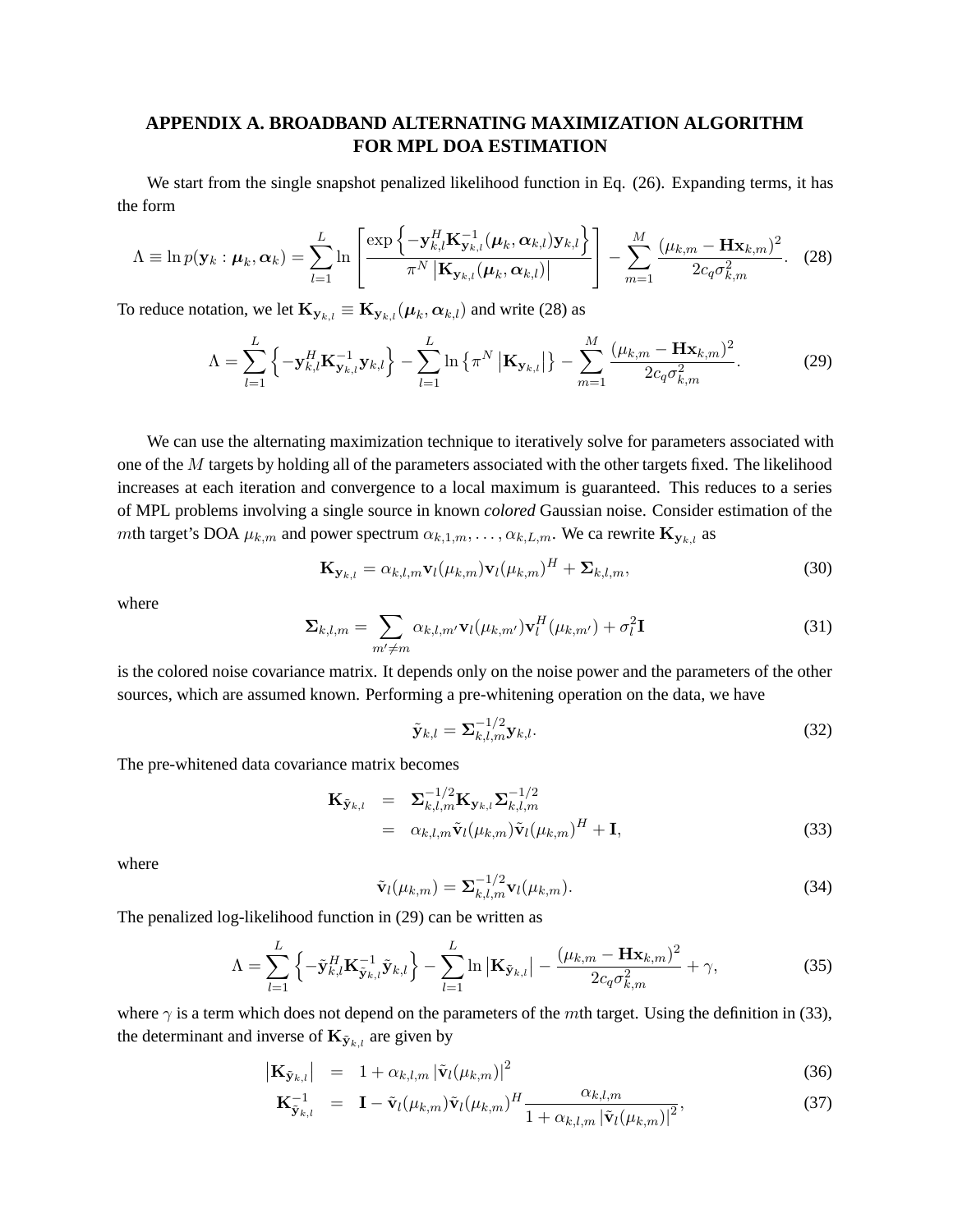and the penalized log-likelihood reduces to (dropping unnecessary terms):

$$
\Lambda = \sum_{l=1}^{L} \left\{ \left| \tilde{\mathbf{y}}_{k,l}^{H} \tilde{\mathbf{v}}_{l}(\mu_{k,m}) \right|^{2} \frac{\alpha_{k,l,m}}{1 + \alpha_{k,l,m} \left| \tilde{\mathbf{v}}_{l}(\mu_{k,m}) \right|^{2}} \right\} - \sum_{l=1}^{L} \ln \left\{ 1 + \alpha_{k,l,m} \left| \tilde{\mathbf{v}}_{l}(\mu_{k,m}) \right|^{2} \right\} - \frac{(\mu_{k,m} - \mathbf{H}\mathbf{x}_{k,m})^{2}}{2c_{q}\sigma_{k,m}^{2}}.
$$
 (38)

Maximizing over  $\alpha_{k,l,m}$  first, we take the derivative and obtain

$$
\frac{\partial \Lambda}{\partial \alpha_{k,l,m}} = \frac{\left| \tilde{\mathbf{y}}_{k,l}^H \tilde{\mathbf{v}}_l(\mu_{k,m}) \right|^2}{\left( 1 + \alpha_{k,l,m} \left| \tilde{\mathbf{v}}_l(\mu_{k,m}) \right|^2 \right)^2} - \frac{\left| \tilde{\mathbf{v}}_l(\mu_{k,m}) \right|^2}{1 + \alpha_{k,l,m} \left| \tilde{\mathbf{v}}_l(\mu_{k,m}) \right|^2} = 0.
$$
\n(39)

Therefore, our estimate is

$$
\hat{\alpha}_{k,l,m}(\mu_{k,m}) = \frac{1}{|\tilde{\mathbf{v}}_l(\mu_{k,m})|^2} \left( \frac{\left| \tilde{\mathbf{y}}_{k,l}^H \tilde{\mathbf{v}}_l(\mu_{k,m}) \right|^2}{|\tilde{\mathbf{v}}_l(\mu_{k,m})|^2} - 1 \right). \tag{40}
$$

To reduce spurious estimates due to false alarms, we restrict the value of the signal power estimate to be no less than the noise power. Our constrained estimate becomes:

$$
\hat{\alpha}_{k,l,m}(\mu_{k,m}) = \max \left[ \sigma_l^2, \frac{1}{|\tilde{\mathbf{v}}_l(\mu_{k,m})|^2} \left( \frac{\left| \tilde{\mathbf{y}}_{k,l}^H \tilde{\mathbf{v}}_l(\mu_{k,m}) \right|^2}{|\tilde{\mathbf{v}}_l(\mu_{k,m})|^2} - 1 \right) \right].
$$
\n(41)

To find an estimate of  $\mu_{k,m}$ , we substitute the estimates  $\hat{\alpha}_{k,l,m}(\mu_{k,m})$  for  $l = 1, \ldots, L$  back into the penalized log likelihood function in (38) and maximize with respect to  $\mu_{k,m}$ . There is no closed form expression, so a one-dimensional search is required.

$$
\hat{\mu}_{k,m} = \underset{-\sum_{l=1}^{L} \ln \left\{ \left| \tilde{\mathbf{y}}_{k,l}^{H} \tilde{\mathbf{v}}_{l}(\mu_{k,m}) \right|^{2} \frac{\hat{\alpha}_{k,l,m}(\mu_{k,m})}{1 + \hat{\alpha}_{k,l,m}(\mu_{k,m}) \left| \tilde{\mathbf{v}}_{l}(\mu_{k,m}) \right|^{2} \right\}}{-\sum_{l=1}^{L} \ln \left\{ 1 + \hat{\alpha}_{k,l,m}(\mu_{k,m}) \left| \tilde{\mathbf{v}}_{l}(\mu_{k,m}) \right|^{2} \right\} - \frac{(\mu_{k,m} - \mathbf{H}\mathbf{x}_{k,m})^{2}}{2c_{q}\sigma_{k,m}^{2}}.
$$
\n(42)

The power estimates are then found by substituting the DOA estimate  $\hat{\mu}_{k,m}$  back into (41) for  $l = 1, \ldots, L$ .

### **ACKNOWLEDGEMENT**

 The research reported in this document was performed in connection with contract number DAAD-17-00-P-1426 with the U.S. Army Research Laboratory. The views and conclusions contained herein are those of the author and should not be interpreted as presenting the official policies or position, either expressed or implied, of the U.S. Army Research Laboratory or the U.S. Government unless so designated by other authorized documents. Citation of a manufacturer's or trade names does not constitute an official endorsement or approval of the use thereof. The U.S. Government is authorized to reproduce and distribute reprints for Government purposes notwithstanding any copyright notation hereon.